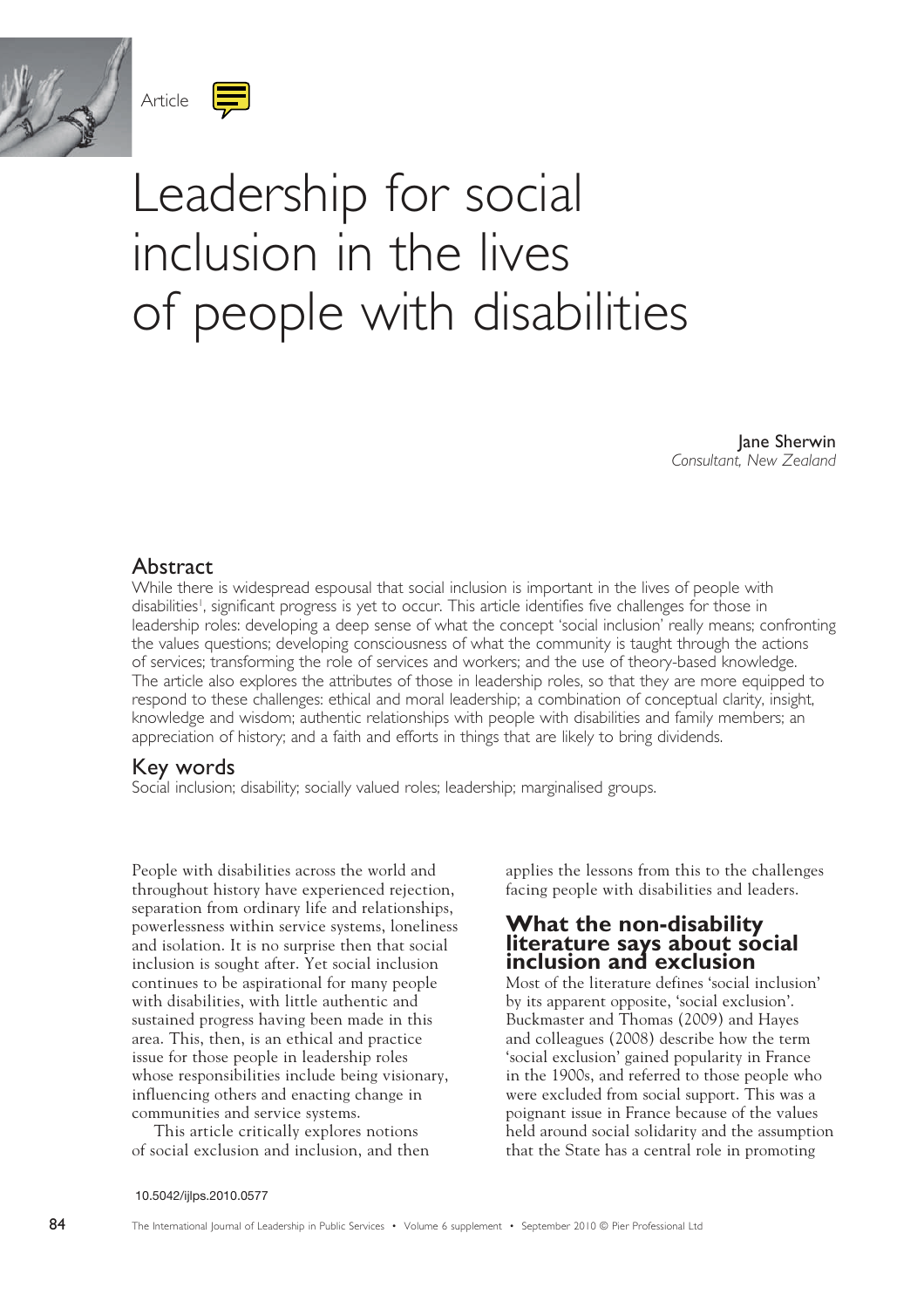social cohesion. In more recent years, the European Union (EU) has also held an agenda regarding social exclusion. Unlike France's position, the EU focus has been on employment and sustaining benefit systems (Buckmaster & Thomas, 2009; Hayes *et al*, 2008).

There are a range of views about the cause and therefore the definition of social exclusion. Consistent with the history in France, there is one position that social exclusion is the breakdown in bonds between the individual and society (Buckmaster & Thomas, 2009). This definition is related to others that highlight structural problems within the system, such as the interplay between problems of unemployment, limited education, low income, poor housing, poor health and family breakdown.

An alternative view is that individuals experience social exclusion because of poor choices that they have made. Vinson (2009) highlights this interpretation in his exploration of the experience of the multigenerationally disadvantaged. He identifies the view of many in our society that people become socialised to become dependent on welfare, become unconscious to the stigma of receiving welfare and so choose to remain socially excluded. Encompassed in this view is that young people lack role models who demonstrate the benefits of employment and social participation. These standpoints clearly ignore the structural barriers that contribute to social exclusion.

Buckmaster and Thomas (2009) conclude that most definitions of social exclusion referred to a lack of opportunity to participate in social, economic and/or political life. They identify four criticisms of research, literature and social policies on social exclusion.

1. The definition of social exclusion is commonly linked to poverty, however they identify problems with this: an understanding of social exclusion as poverty leads to a focus on financial well-being, consumption and income adequacy, and ignore the other issues and factors in social exclusion. This view leads to solutions being primarily about employment, but does not address low pay or poor working conditions. In other words, this definition leads to an acceptance of

low pay and poor conditions so long as employment is achieved.

- 2. The term has limited scope. Social exclusion and inclusion are seen as having a binary relationship, so the solutions are seen to lie with 'getting people over the line' (of inclusion). Therefore, it is possible that people would be considered included if they are employed, even though they might still be below the poverty line with all of its associated impacts on health and social isolation.
- 3. Solutions are primarily top-down, whereby those who experience social exclusion have few active roles in determining the solutions.
- 4. The criterion to be considered socially included is acceptance of the dominant societal values and lifestyle, leading to moralistic judgements if individuals reject the dominant norms.

Thus, there are problems with the term social exclusion due to the lack of agreement about definitions and contentious (or incoherent) theoretical underpinnings. Even so, the reality of people's experiences cannot be denied.

## **The experience of people with disabilities**

The importance of life in and as part of community for all people with disabilities underpins Article 19 of the *UN Convention on the Rights of People with Disabilities* (European Coalition for Community Living, 2009) and is supported by findings about the social exclusion of people with disabilities in reports such as those released by the National People with Disabilities and Carer Council in Australia (2009) and the Economic and Social Research Institute in Ireland (Gannon & Nolan, 2005). Reports such as these consistently describe the low levels of education, income and employment by people with disabilities. Emerson and Hatton (2007) also identify the link between disability, social exclusion and poorer health. Both reports also indicate limits in broader aspects of participation in the life of one's community and society. For example, the Irish report describes that people with disabilities are less likely to join a club, less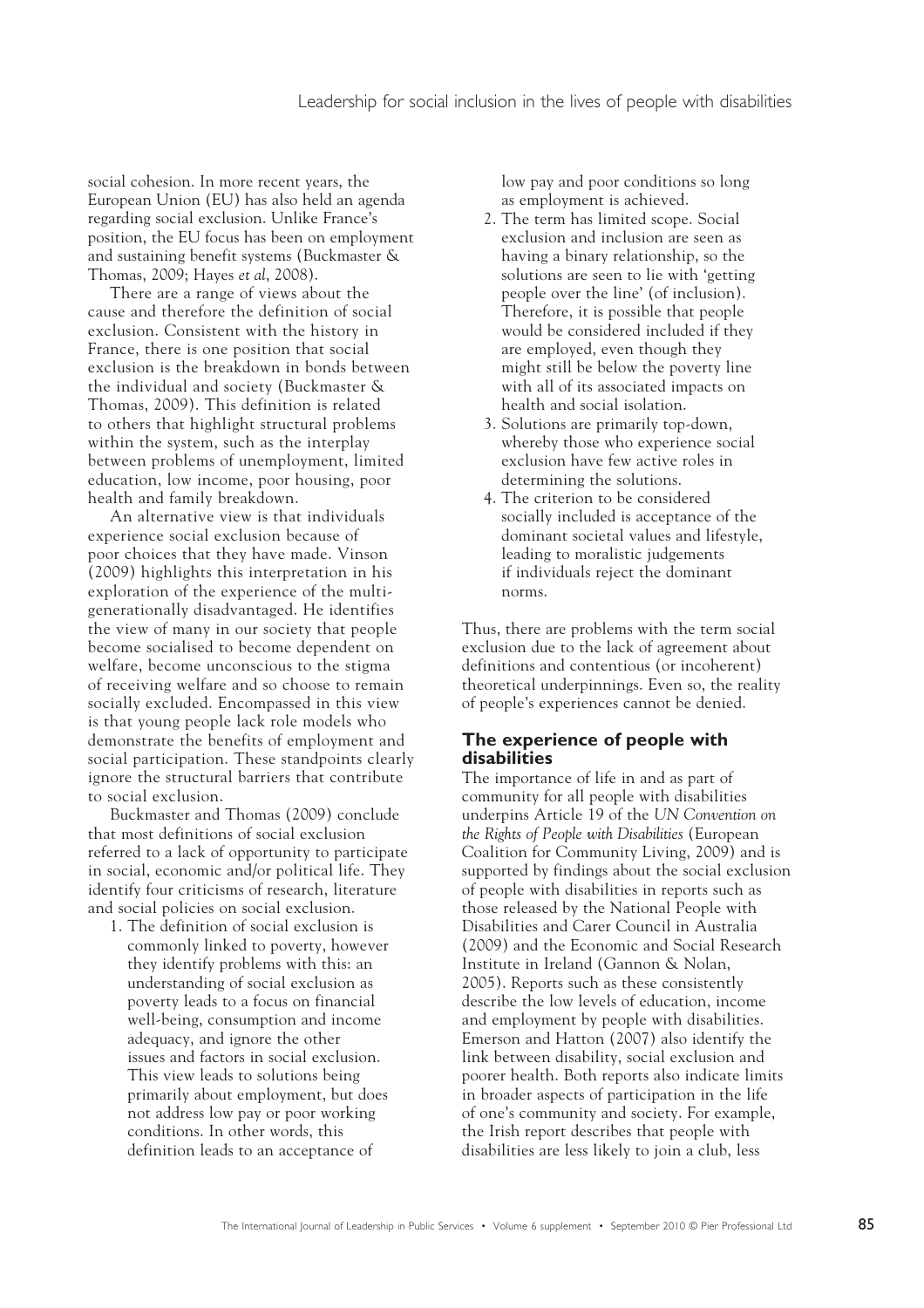likely to talk to neighbours, and less likely to go out for entertainment. The Australian report also describes that still today many people with disabilities cannot access public facilities and are excluded from taken-for-granted life paths such as going to kindergarten and schools, followed by work, establishing one's own home, having holidays, marriage etc. Despite the closure of the majority of institutions where people were '*shut in*', people with disabilities now find themselves '*shut out*' (p1) from community life.

Three factors that contribute to the experience of social exclusion are the following.

*1. Societal beliefs and values*

One does not have to lift the fabric of our society very deeply to uncover deeply-held beliefs about people with disabilities. The experience of being perceived and treated as the 'other' is captured by Wolfensberger (in Race, 1999) when he describes 10 deviancy roles, also understood as stereotypes, that people with disabilities are likely to be cast into. These negative roles, such as 'eternal child', 'sick', 'menace', 'burden' and 'less than human' are expressions of rejecting the shared humanness of people with disabilities. They are not only deeply embedded in our society now, but in our history as well. These circumstances are highly likely to continue into the future as this 'othering' process is linked to our values, and people with disabilities embody many things that our western society negatively values: people with disabilities are perceived as unattractive, unproductive, dependent and taking away from the comfortable lives of others. Perceptions of people with disabilities as less worthy lead to people being treated as less worthy, and this plays out in both community life and in the service system.

*2. How service systems typically function* A further set of struggles for people with disabilities, and often their families, relate to how our service systems typically operate. The dominant forms of service continue to be buildingbased and group-based, as evidenced by group homes, day centres and sheltered

workshops. While these may be located within community neighbourhoods, people are not connected to local community life or are only superficially present in community life such as visiting through local shops and parks. People with disabilities might have greater community presence than they did in the days of institutions on the outskirts of town, however the common patterns are that they lack participation in community life and lack the web of relationships that others take for granted. Lemay's 2007 literature review indicates that not only were the social networks of people with disabilities smaller than the networks of people without disabilities, but that those networks were composed primarily of other service recipients and paid staff, even though people were in communitybased residential homes. Emerson (2005) notes that there is increasing rhetoric about social inclusion in that while much is talked about, little is delivered and that this will lead to a demand for 'services to deliver' (Emerson, 2005: 20).

*3. Identity needs and economic imperatives*  Further, the forces to keep people with disabilities in excluded states are many. These include tribalism (that humans define themselves by 'who they are not'; boundaries of who is 'in' are defined by who is determined as 'out'), and societal values such as individualism. In addition, many western economies now have a reliance on devalued groups: it is these groups who do the work that others with a valued status do not do, and it is they who are a source of employment (Kitchin, 1998; Race, 1999) for the many who work in what is frequently called the 'disability industry'.

## **What is desirable in the lives of people with disabilities, for which the term 'social inclusion' is commonly used**

*'We desire a place within the community! This place is not just somewhere to lay down our heads, but a place which brings comfort and*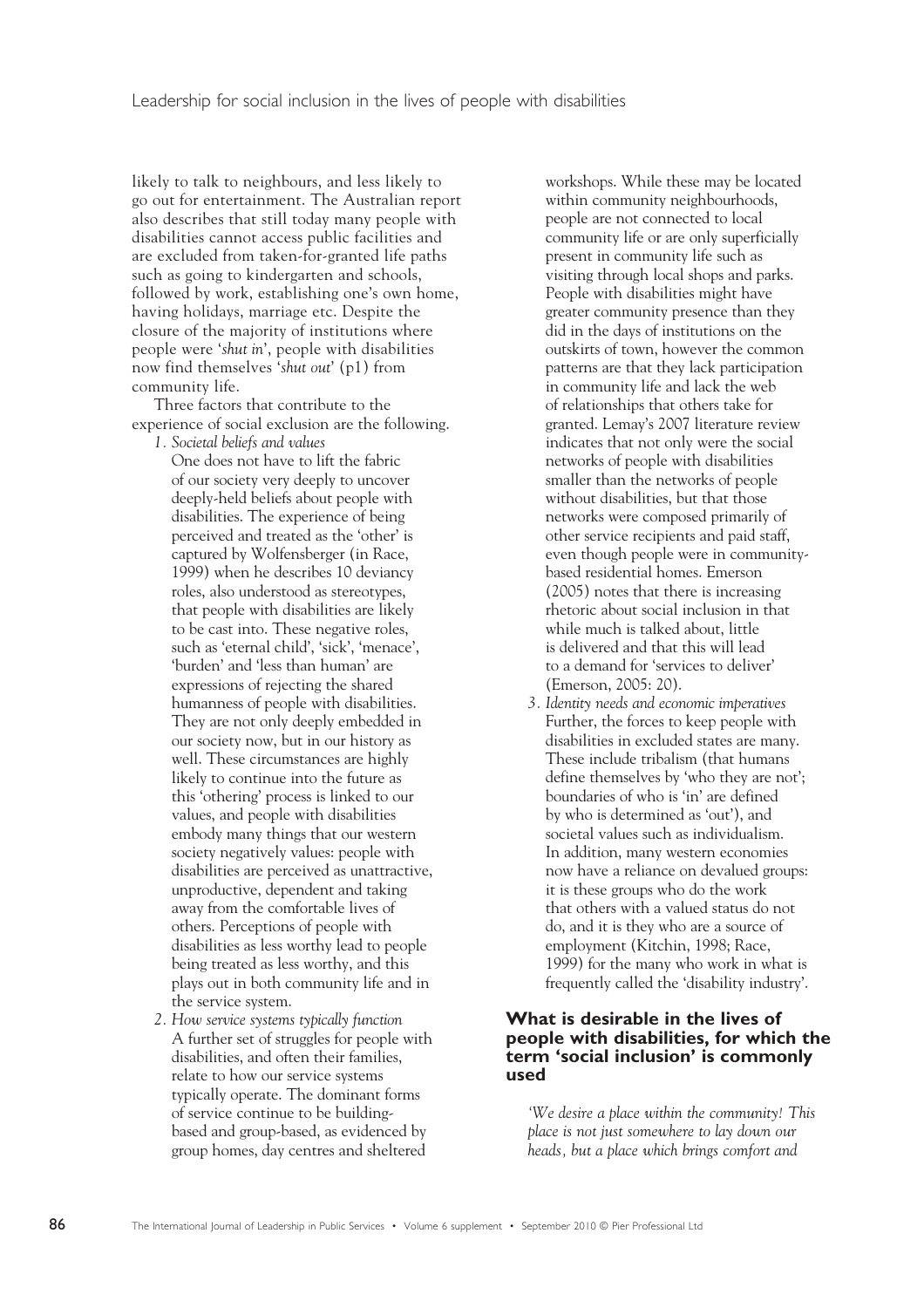*support with daily living, friendship, meaningful work, exciting recreation, spiritual renewal, relationships in which we can be ourselves freely with others. And out of this great things may flourish.'* (National People with Disabilities and Carer Council, 2009: viii)

This quote poignantly captures what is meant by the term 'social inclusion' and other terms such as 'community living', 'ordinary lives', 'typical lives' and 'lives rich with meaning'. There is occasional reluctance to consider that there could be a single notion of 'typical' or 'ordinary', which is understandable given the breadth of human characteristics and preferences. However, if consideration is given to typical lives relevant to gender, culture and age, then in, for example, Western society, adults generally hope to have a home, opportunities to contribute, a family or a small intimate group, a wider social network, things that give purpose, good health, having a say over the important things in life, safety, a belief system, opportunities to learn and develop one's skills and abilities, and to have one's contributions recognised (Wolfensberger *et al*, 1996).

Flynn and Aubry (1999) did an extensive review of the literature, including research literature, regarding integration and people with disabilities and found that Wolfensberger's definition was '*the richest and most useful*' (p296). Wolfensberger (1998) uses the term '*personal social integration and valued social participation'*  and defines it *'as adaptive participation by a socially devalued person in a culturally normative quantity of contacts, interactions and relationships, with ordinary citizens, in typical activities, and in socially valued physical and social settings*' (p123). This definition assists with understanding that physical presence in community life is only one element and that the other elements are community participation and a range of relationships with people who have a valued status. If people are merely present in the community, then they do not experience social integration, according to this definition. A lack of a range of relationships means that people are likely to not experience belonging to a network of friends and acquaintances.

# **Challenges for leaders**

As the broader literature on social exclusion indicates, the causes of social exclusion can reside either because of problems 'within' the individual or because of structural barriers. With regard to the former view and people with disabilities, limits to social inclusion that are understood to be because of limited capacity in the individual are seen in efforts that have had a rehabilitation or training focus (for example, White *et al*, 2010). Responding to issues of social exclusion at a policy level and systems level frequently involves processes to identify the marginalised groups, consultation and facilitation of access to services, such as in a report by Brackertz and Mereduth (2008).

These efforts are largely insufficient to achieve the spirit of social inclusion described in the quote by the National People with Disabilities and Carer Council or the elements of social integration and valued participation as defined by Wolfensberger. Concerted efforts by leaders are necessary to face the challenges in a real way, alongside people with disabilities and even in the absence of positive policy or enabling systems. It is not sufficient to simply have more services involved in the lives of people with disabilities; what is important is what those services do, and what the leaders in our communities and services do.

Leaders could be found in the disability human service system, in people with disabilities themselves, in families and in communities. The struggle for social inclusion requires that those in leadership roles address the following five challenges.

## **1. Develop a deep sense of what the concept 'social inclusion' really means.**

As identified earlier, the term 'social inclusion' is described as problematic in the broader literature since it is seen as the antithesis of social exclusion. This is also found to be problematic in the lives of people with disabilities.

Many who seek social inclusion in the lives of people with disabilities assume a common understanding about what this means and what the goals are; they commonly speak about 'ordinary lives' and community living. In practice, the term has been co-opted. This is seen in a not unusual example of a service that groups people with disabilities, takes them in a service-owned bus to a centrebased programme and refers to this as an inclusion programme because it is located in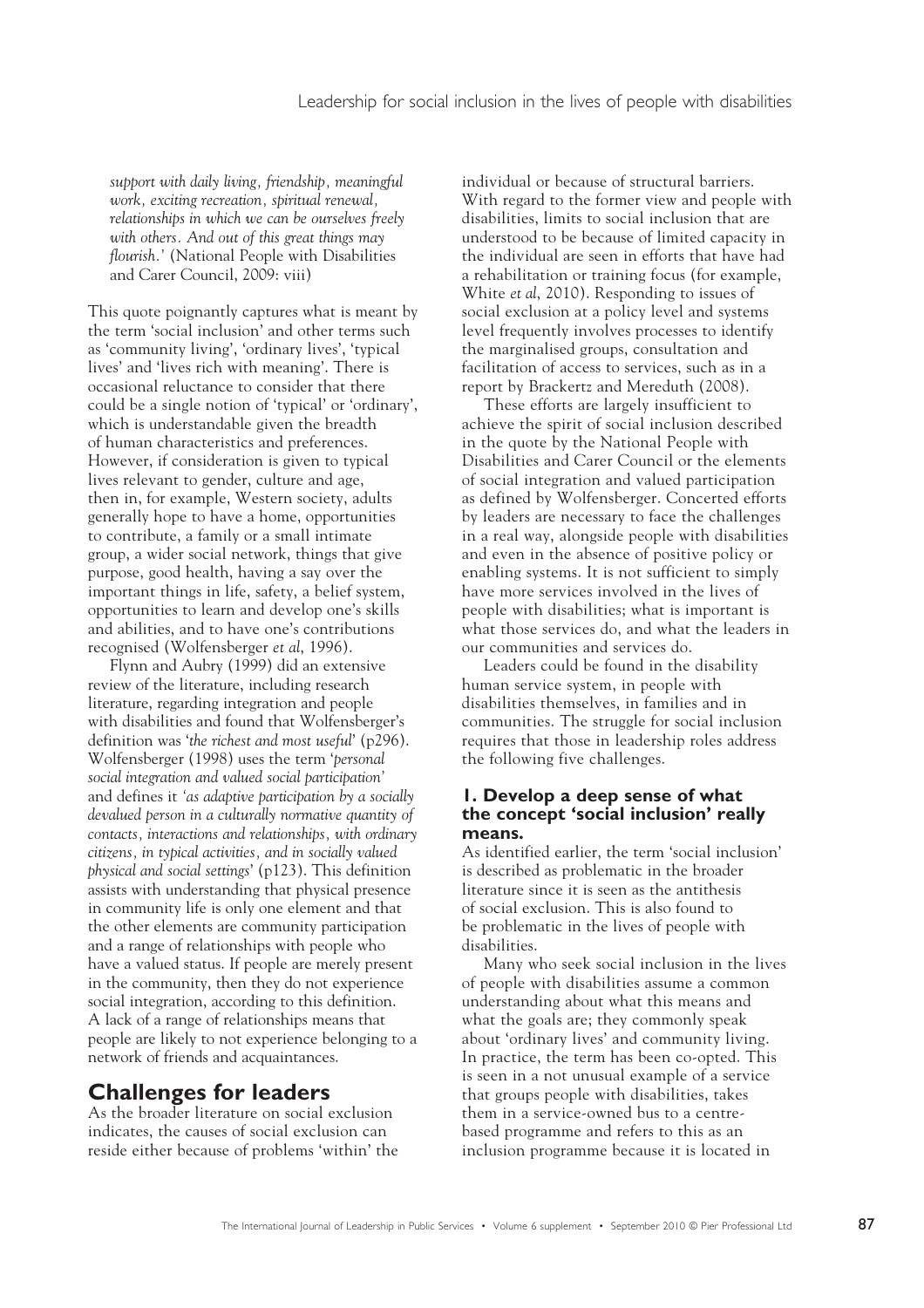the community. This practice is in contrast to a service that supports individuals to pursue ordinary activities with non-disabled citizens, which also refers to its programme as inclusion.

One result of this is that there are claims that people with disabilities are socially included, when it is clear that they are not. The overwhelming issue though is that a significant proportion of people with disabilities remain marginalised in our communities.

It is only if leaders have a sense that social inclusion refers to much more than community presence that we are on a path with potential. This requires an appreciation of the limits of the terms 'social exclusion' and 'social inclusion' and an appreciation of the breadth and depth of the term 'social inclusion', better captured in the definition of personal social integration and valued social participation by Wolfensberger.

Fundamentally, this is a challenge for '*imagining better*' (Kendrick, 2002). Kendrick reminds us that imagining an alternative can assist the progress to another reality. Others have referred to this as dreaming or envisioning. This requires an orientation to people with disabilities that sees the good qualities, the capacities and the potential in each person. It requires a capacity to disengage from one's singular role as manager or worker or family member and to stand in the shoes of the vulnerable party and use this as a filter for all decisions effecting the vulnerable person. It is a task of leaders to awaken the sense of possibility in those around them, and to help shift the mindset from low expectations and the reliance on the traditional group and building-based responses. Needs can be understood not as barriers to participation, but rather as clues to those conditions that are more likely to bring out the best in each person. Wishes for a better, more inclusive and participative life can be seen not as a futile expression of the person's self-delusion, but rather as something to be taken seriously.

This requires leaders in services to discern traditional models that might speak the rhetoric of social inclusion from models that have features such as offering individualised and enabling paths to participation through such things as supporting people into valued roles and relationships. The challenge for leaders then is to deepen their understanding of and vision for social inclusion, and to be

astute in recognising rhetoric and the limits of traditional models.

### **2. Confront the values questions**

Gallagher (2001) identifies that social inclusion is seen to be either a moral issue or an issue to be decided based on empirical evidence. She argues that empirical arguments against inclusion are not values-neutral, and in fact are based on (inaccurate and unhelpful) ideologies. These ideologies include an acceptance of the accuracy of labelling and categorising and their potential to determine the capacities of people with disabilities; acceptance of the sorting functions of schools; acceptance of the assumption that segregated classrooms are protective; and the denial that decisions about the shape, size and operations of regular classrooms were themselves based on assumptions that could be false. She concludes that it is not possible to only consider empirical arguments; that actions towards (or away from) social inclusion must start with '*a struggle of conscience*' about what type of world we are creating (Gallagher, 2001: 651).

Arguments that purport to *only* have an economic base (eg. social inclusion is more expensive or too expensive), a human resource base (staff are untrained), or a human capacity base (eg. the community will never accept people, and that the community is dangerous) also have a values base.

It is essential for leaders to be engaged in questions about values. Duggan (2005: 36) issued an invitation to '*contemplate our shared humanity*', and gave encouragement, '*Please try to do your very best to see past and through my disability. For it is when this moment arrives – and not before! – that we can encounter one another as truly human beings*' (Duggan, 1999: 38).

Thus, questions arise such as to what extent are people with disabilities fellow human beings who also crave purpose, meaning, participation, relationships and belonging? To what extent can we imagine ordinary citizens wanting to engage with someone who embodies characteristics that our society does not value? Exploration of these and other values questions are fundamental to any action for social inclusion.

Cautions regarding a superficial adoption of a values base have been issued. Kendrick and Sullivan (2009) caution against '*a convenient and fuzzy political slogan*' (p67). Armstrong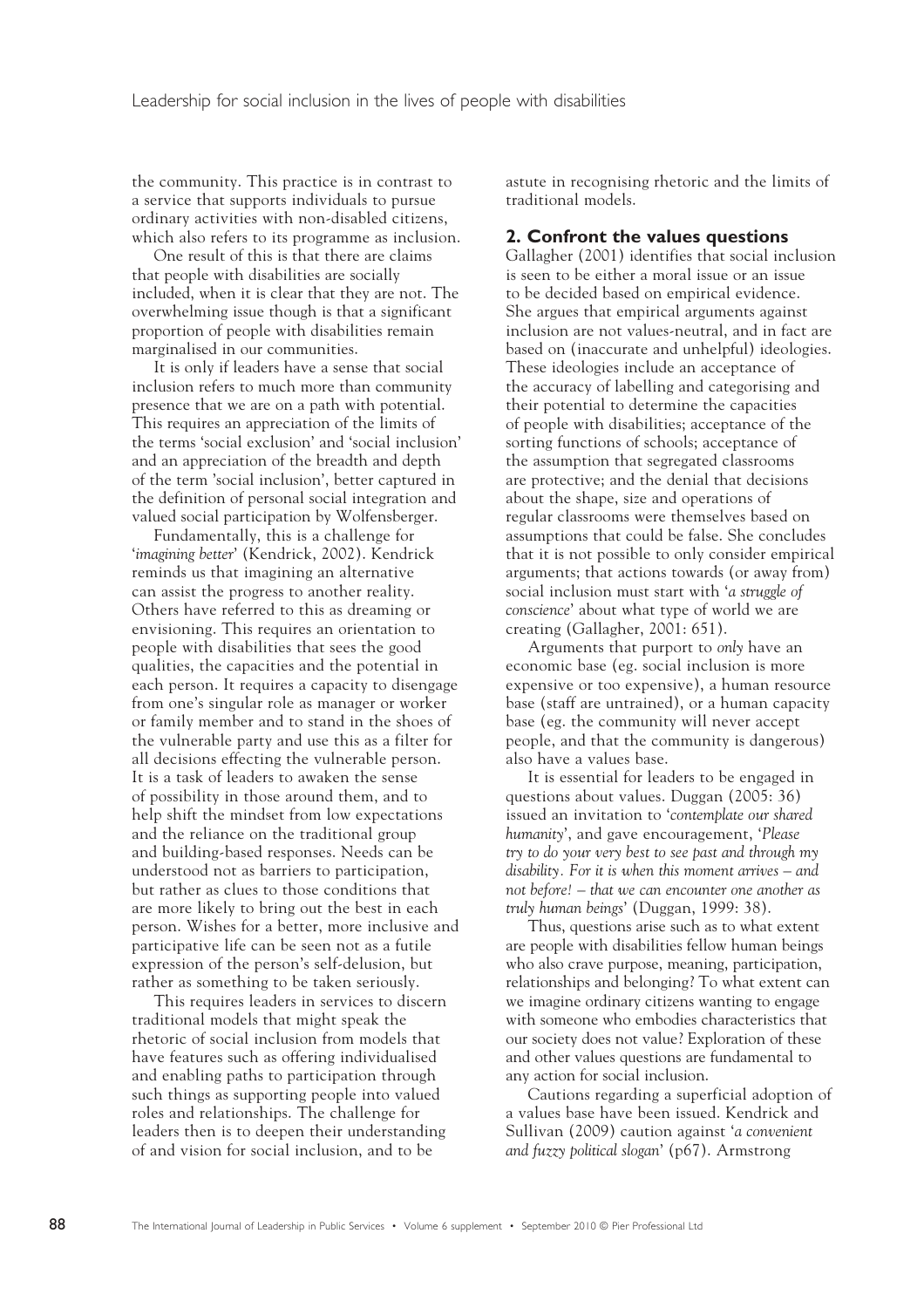(2007) cautions against an ideological embrace of the notion of an inclusive society that is expressed in mantras such as '*acceptance of diversity*' and '*our society should be inclusive*'. He based this caution on the contemporary dominance of modernism, which elevates self-interest above the interest of others or the collective. This is so strong in Western society that it is highly unlikely to facilitate easy or automatic social inclusion of people with negatively valued characteristics. Further, it is ineffective to simply claim the 'rights' of people to be included, as without the helpful underpinning values, either rights will not be accorded or they will be accorded in a meanspirited way.

The challenge is for leaders to explore their own values and assist those around them to do the same, so that these conscious values can both inspire and lead them to action, and so that the action is coherent with their values.

#### **3. Be conscious of what the community is taught through the actions of services**

Kitchin (1998) asserts that people with disabilities are not only '*kept in their place*' by power differentials, unconcern and ignorance, but also by the physical environments that communicate to onlookers that they need to be with each other and do not belong to ordinary life. This is so strong that when people with disabilities are seen in everyday physical environments, they are frequently deemed to be 'out of place'. Further, people with a valued status accept this as natural and commonsense and typically do not question it. Armstrong (2007) named this as the low consciousness that human beings have for their own capacity to devalue others.

Lee (2007) points out that the community is witness to what services and service workers do. So therefore citizens with preconceived notions about people with disabilities will have them confirmed through witnessing the ways that people are spoken and written about and to, the size of the groups that people are taken out and about in, that groups are made up of people with disabilities only, that the physical environments where people spend their time and the activities that are done there may not be age appropriate or conducive to the development of capacities.

Lee further articulates that services teach the community about the place and worth of people with disabilities through the actions of services, such as that services mediate any involvement between a person with a disability and an ordinary citizen and utilise processes such as approval processes, training and registration and therefore give the impression that only a professional service can meet the needs of someone with a disability. Compounding this emphasis on 'professional care only', services act as if the community is fearful of people with disabilities, which turns staff into guards.

The challenge is for leaders to create opportunities and support arrangements that do not reinforce the preconceived low expectations about people with disabilities, and that extend the minds of citizens to see the possibility of the gifts, strengths and contributions of people with disabilities to community life. Thus it is when individuals with disabilities are supported to be in valued roles, in ordinary places, doing ordinary things with ordinary citizens that citizens are likely to have their preconceived ideas confronted. This is attitude change at a grassroots level.

## **4. Transform the role of services and workers**

This challenge refers to the need for leaders to lead change and innovation in human services and systems, and requires leaders to come from a solid theoretical and practice base that is very different from the basis of traditional services.

For decades and longer, the service system is such that the dominant paradigm is one where people with disabilities are in community but not of community. Lemay (2006) points out that while there are many people with disabilities now living and moving about in ordinary communities, they do not have the levels of participation and social networks that would be expected. This raises the question about what is happening here. If services are not enabling people to participate in community life and facilitate the development of relationships, what are they doing?

O'Brien (1999) observes how different group homes are from real homes; how unlike sheltered workshops are to places of business and how disparate special schools are from regular schools. Jackson (2008) and Lee (2008)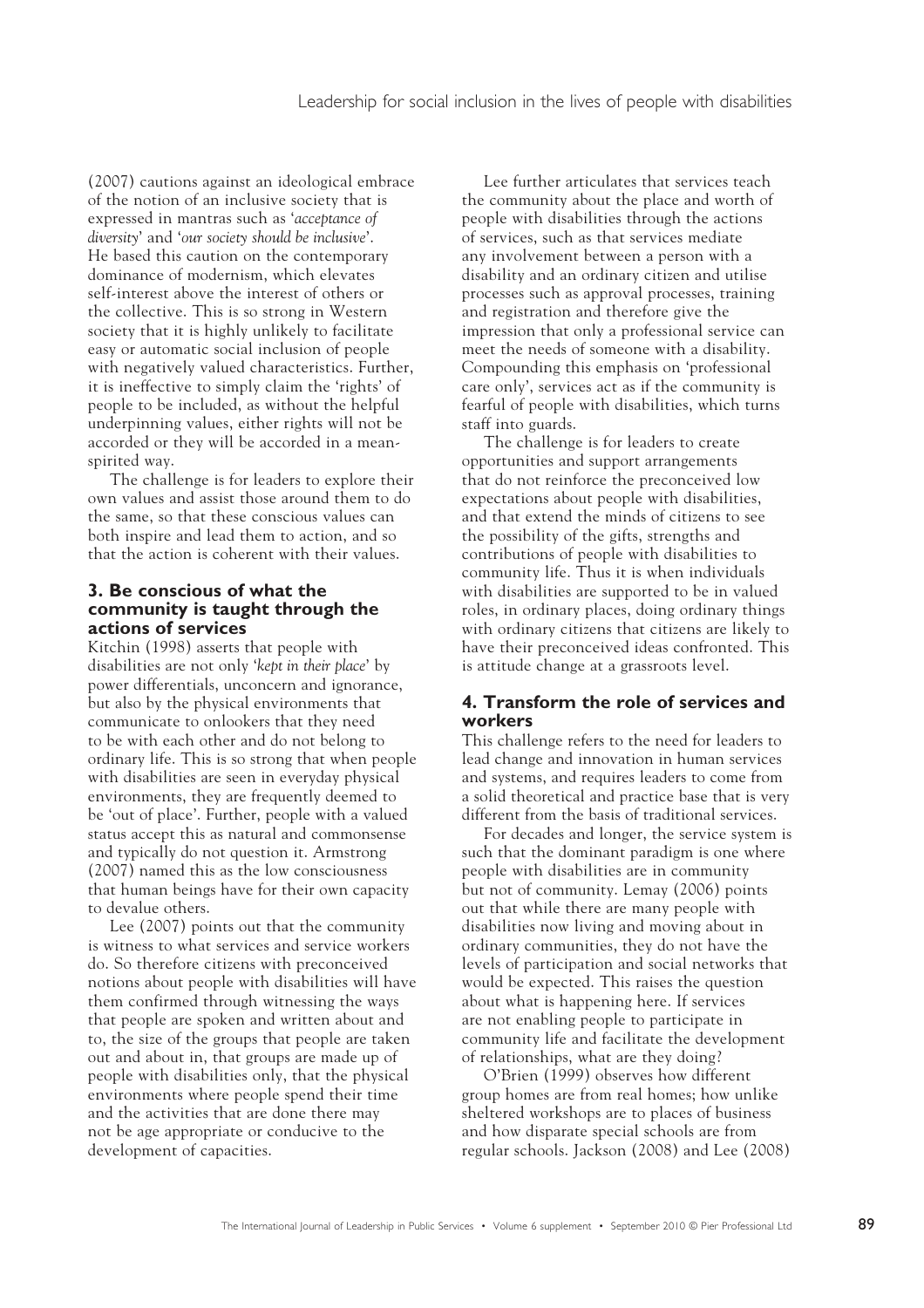identify some of the ways that group homes are not typical homes: the physical features such as the size of the home, the presence of a staff room, the grouping of individuals who share little other than having a disability serve to reinforce pre-existing ideas about the 'otherness' of people with disabilities and lead to rejecting behaviours by local neighbourhoods.

Traditionally people with disabilities have been '*placed in'* services (O'Brien *et al*, 2001). Services become receptacles for people with disabilities: if people have needs, there is an expectation from communities, families, people with disabilities and services themselves that the service (and only a service) will meet those needs. Staff who are 'velcroed' to the people they are supporting inevitably create dependencies and emit messages to citizens about the inabilities of the people they support and the inabilities of community members to be involved.

Lemay (2006) notes that social isolation is related to the paucity of valued social roles in people's life that would otherwise be natural pathways to relationships. It could be deduced that this situation is likely to arise if support workers mainly confine themselves to personal care and housework and thus have largely become minders.

Evolution of services, systems and the role of service workers must be toward a paradigm whereby services facilitate needs being met, where the role of the service is to provide the supports to enable people to be actively participating in home and its associated neighbourhood life, work, leisure passions and interests, spirituality and the associated social lives in all of those domains. This signals a shift from the role of worker as carer, minder, protector and mediator to one of a facilitator of opportunities, guide to ordinary lifestyles and relationships, mentor and encourager for learning new things, and interpreter of the ways of the community. This indicates that one of the very helpful things that services could be doing to support people in social inclusion is to support them to have valued roles such as homemaker, neighbour, employee, club member, hobby enthusiast and family member.

Thus, this challenge is about change, transformation, evolution and innovation. Kendrick and Sullivan (2009: 71) point out that '*a more common pattern in change is the evolution of positive examples of what is being sought, arising from very small instances of social pioneering and experimentation*'. They are describing one potent way that change can happen: to try new things and build upon the positive examples.

## **5. Use theory-based knowledge**

The leadership challenge is also to find those theories and approaches that will assist the work for social inclusion. Theories explaining social devaluation, the experiences of social exclusion and paths to valued roles such as social role valorization (Wolfensberger, 1998; Race, 1999) are highly relevant and helpful. The power in supporting people into valued roles is that this dynamic not only enables people to be in roles of participation and contribution, with increased opportunities for relationships, but also influences how a person with a disability is perceived.

Leaders should also look to frameworks and approaches regarding how to work in and with community. Work with ordinary citizens that assist them to resist the impulse to reject could be derived from community development approaches. What is not meant here is community development that leads to the development of services and the use of paid workers. The more relevant branch of community development is exemplified in Westoby and Owen (2009) who present a helpful practice framework involving '*particular kinds of communication and action that build community*' (p1). This results in a web of relationships, where the paid worker is not the central pivot of these relationships.

The work around bridging and bonding social capital is also highly relevant. Knudsen and colleagues (2007) cite Putnam in describing social capital as '*the social ties, connections, networks, and norms from which individuals and collectivities benefit*'. Bonding happens between 'like' people, such as through bringing socially isolated people together. The benefit is that people are brought together through a shared plight or interest, and so people can feel less alone. The risk, however, is that this serves to isolate groups on the basis of the homogeneity, and they can become stuck in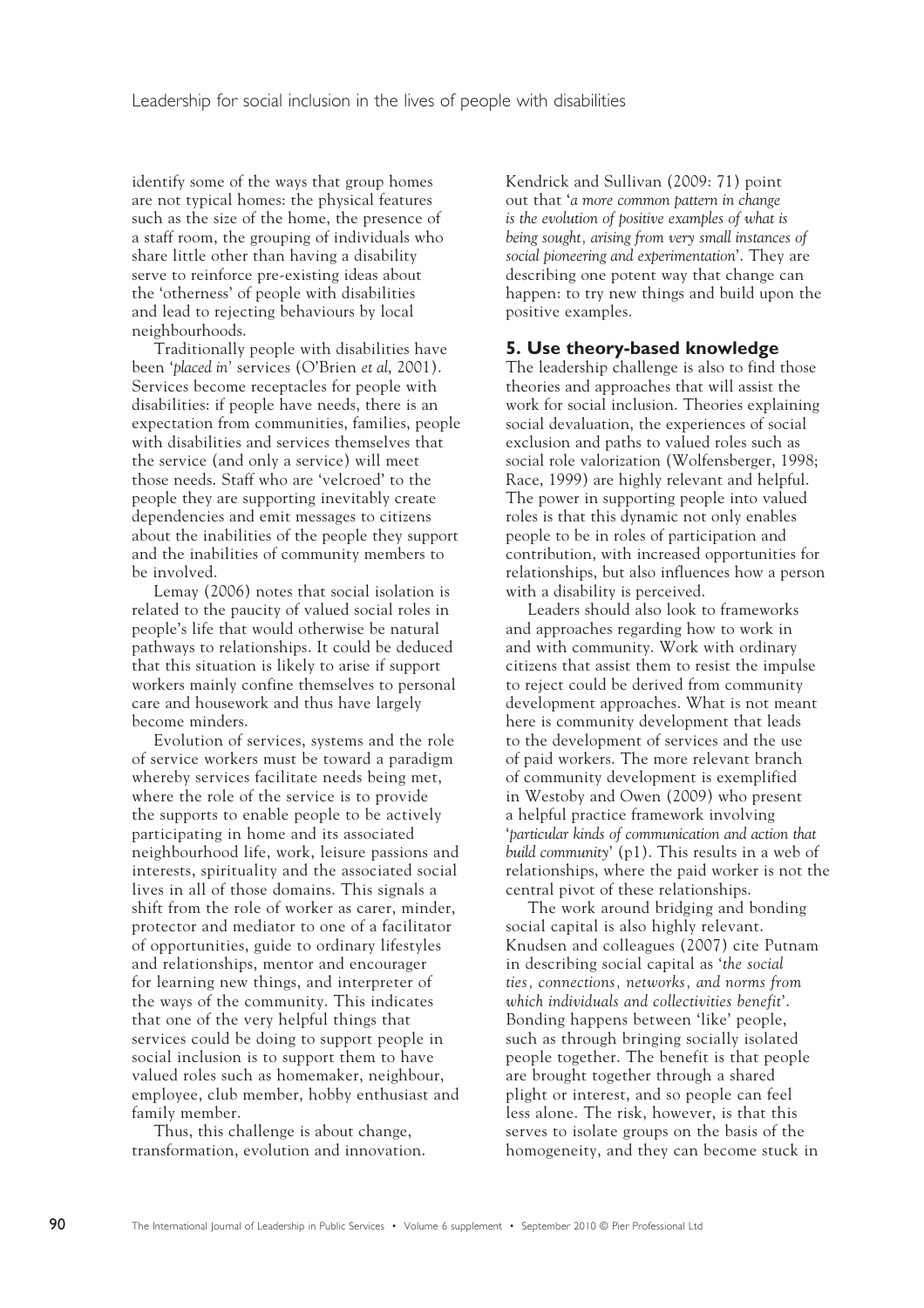a cycle of shared plight. This is what happens in congregated services for people with disabilities. Bridging social capital exists when there are connections developed between a range of marginalised and non-marginalised people so that people have access to a range of information and resources. It is this form of social capital that will be helpful to the social inclusion of people with disabilities.

# **What the leadership attributes might be**

Thorough and thoughtful work for social inclusion is more likely when leaders show a coherence between values, thinking and action. Authentic leadership is more likely when five conditions are present.

## **1. Leaders have a moral and ethical base**

The values and beliefs that the leader holds at a deeply personal level reflect such beliefs that humanity is shared between all humans. Heart qualities include compassion and a deep feeling for the plight of people with disabilities who are excluded on the basis of negatively valued difference. Qualities such as hope, optimism and courage are present.

These are necessary because in working for social inclusion, the leader is first working against the natural inclination of humans to reject and exclude and thus is working contrarily to the dominant groups in our society. Second, the leader is working against the forces in our society that keep people as 'other'. The moral and ethical base is a foundation for what happens at a knowledge level.

## **2. There is a combination of conceptual clarity, insight, knowledge and wisdom**

Utilising a sound theoretical and practice base, such as that recommended previously, builds on sound values and ethics. One without the other will be insufficient.

Turnbull and colleagues (2009) suggest the importance of wisdom-based action in facilitating social inclusion, through being attuned to values, vision and context; utilising and evaluating knowledge, using discernment to plan next steps and take action that includes action learning, and connections to allies.

## **3. There is authentic relationships with people with disabilities and family members**

This provides an anchor to the reality of rejection and exclusion in people's lives and provides a spur to action. Without this anchor it is difficult for a leader to be mindful about what is at stake for people with disabilities. With this anchor, even though it may be difficult to bear witness to social exclusion and its impacts, the leader is more likely to want to make a potent difference and inspire others to do so also.

# **4. There is an appreciation of history**

Service systems across time are riddled with 'new ideas' and 'new services' that are in actuality a re-creation of responses from times past. Respect for history leads a leader to realise that not everything purported as 'new' is in fact new, and is certainly not necessarily good or helpful. For example, residential buildings continue to be built and might be called 'villages' but are actually repeats of the group home context that has been in evidence for decades.

## **5. Leaders put their faith and efforts in things that are likely to bring dividends**

It is highly unlikely that better assessment processes, better planning processes, more money, better training etc will make the real and lasting differences in the lives of people with disabilities. Nor will an over-reliance on standards and compliance-based audits as measures for quality. The key measures for quality need to be what people with disabilities experience on a day-to-day basis and, in terms of social inclusion, the extent to which they participate in community life in a range of roles and with a range of relationships. The solutions are more likely to lie with values-based qualities in the leadership and the staff, the theoretical underpinnings to the work and real work in and with community.

# **Conclusion**

Even though societal and personal human habits that lead to social exclusion are deeply ingrained, there is the possibility for the transformation of our services and communities. With regard to the social inclusion of people with disabilities and responses by those in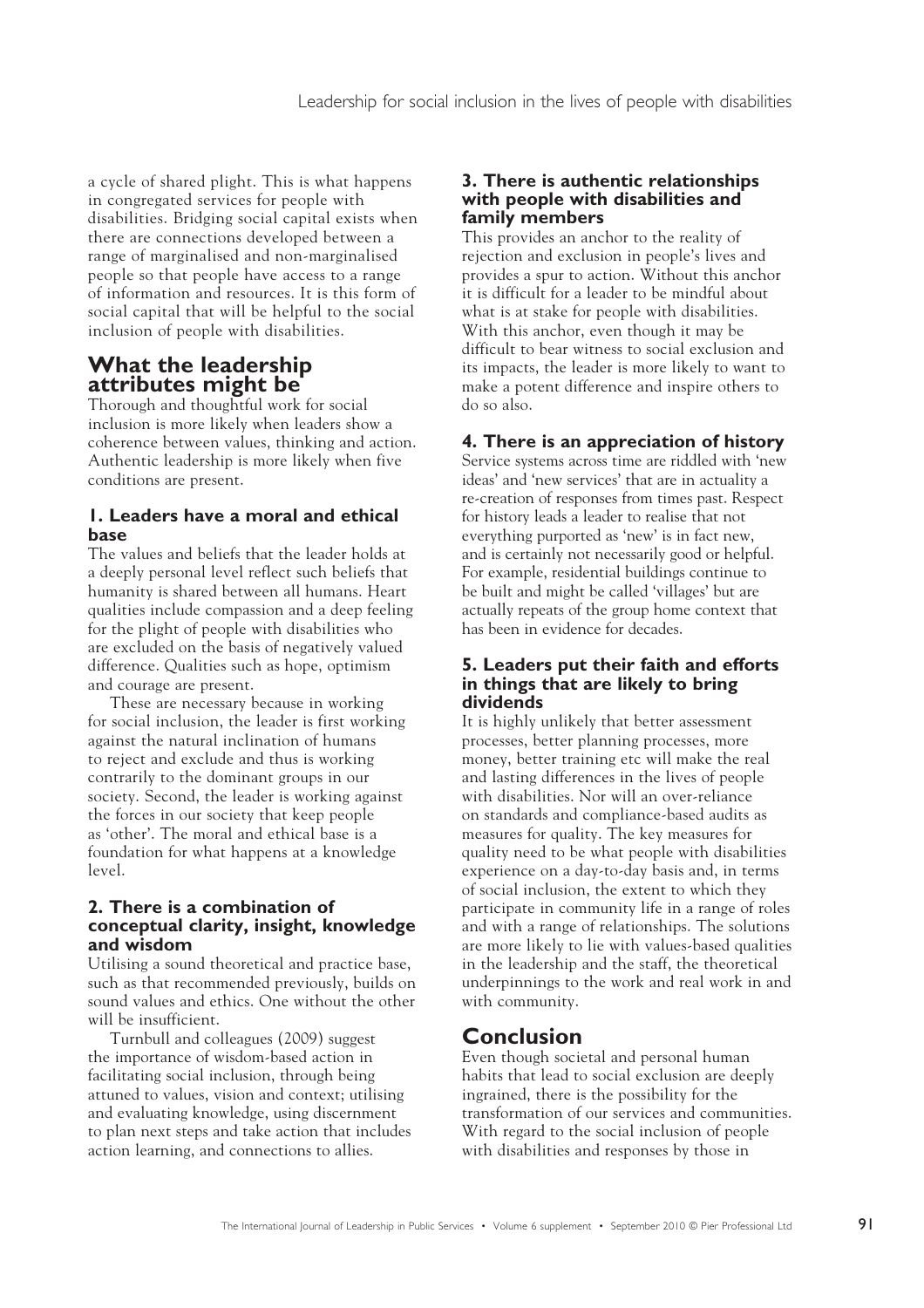leadership roles, five leadership challenges have been explored, and five helpful attributes of leaders have been identified. It is up to us.

# **Implications for leadership in practice**

Leadership for social inclusion aims to:

- deepen the conceptual understanding and thinking of leaders
- create an ethical base that fosters and rewards efforts towards authentic social inclusion
- recruit ethical leaders with the capacity to imagine better lifestyles for people with disabilities
- commit to quality responses that are measured by the extent to which each person has valued roles and freely given relationships
- transform group-based and buildingbased responses to responses that are individualised and that enable valued roles for participation in community life
- transform the role of staff from carers and minders to developmental roles such as enabler, guide and bridge builder.

## **Address for correspondence**

Jane Sherwin Consultant, New Zealand 36 Annie Street Paddington Brisbane Queensland 4064 Australia Email: sherwinconsulting@gmail.com

## **References**

Armstrong J (2007) 'Wishing upon a star' – the problems and solutions of relying on an 'inclusive society' to foster and provide a better life for people. *The SRV Journal* **2** (2)  $9-16.$ 

Buckmaster L & Thomas M (2009) *Social Inclusion and Social Citizenship – Towards a truly inclusive society. Research paper no 08 2009–10*. Australia: Dept of Parliamentary Services. Parliamentary Library.

Brackertz N & Mereduth D (2008) *Social Inclusion of the Hard to Reach: Community consultation and the hard to reach. Local government, social profiling and civic infrastructure*. Hawthorn: Swinburne Institute for Social Research.

Duggan M (1999) Reflections on my life: confessions of a baby boomer. In: A Cross, J Sherwin, P Collins, B Funnell & M Rodgers (Eds) *Gathering the Wisdom: Changing realities in the lives of people with disabilities* (pp26–38). Brisbane: CRU Publications.

Duggan M (2005) A shared humanity. In: L Shevellar, S Pacey & P Collins (Eds) *On Being the Change We Want To See* (p36). Brisbane: CRU Publications.

Emerson E (2005) Future need and demand for supported accommodation for people with learning disabilities in England. Housing, care and support. *Career and Technical Education* **8** (4) 17–22.

Emerson E & Hatton C (2007) Socio-economic disadvantage, social participation and networks and the self rated health of English men and women with mild intellectual and moderate intellectual disabilities: cross sectional survey. *European Journal of Public Health* **18** (1) 31–37.

European Coalition for Community Living (2009) *Focus on Article 19 of the UN Convention on the Rights of Persons with Disabilities Focus Report*. London: European Coalition for Community Living.

Flynn R & Aubry T (1999) Integration of persons with developmental or psychiatric disabilities: conceptualisation and measurement. In: R Lemay & R Flynn (1999) (Eds) *A Quarter Century of Normalization and Social Role Valorization: Evolution and impact* (pp271– 303). Ottawa: University of Ottawa Press.

Gallagher D (2001) Neutrality as a moral standpoint, conceptual confusion and the full inclusion debate. *Disability and Society* **16** (5) 637–654.

Gannon B & Nolan B (2005) *Disability and Social Inclusion in Ireland*. Dublin: National Disability Authority and The Equality Authority.

Hayes A, Gray M & Edwards B (2008) *Social Inclusion: Origins, Concepts and Key Themes*. Canberra: Social Inclusion Unit, Department of the Prime Minister and Cabinet.

Jackson R (2008) Segregation and congregation and the gaining of a real home. *CRUcial Times* **40** 9–11.

Kendrick MJ (2002) The potential role of advocacy in imagining better. *Frontline* **51** 26–27.

Kendrick MJ & Sullivan L (2009) Appraising the leadership challenges of social inclusion. *The International Journal of Leadership in Public Services* **5** (2) 67–75.

Kitchin R (1998) 'Out of place', 'knowing one's place': space, power and the exclusion of disabled people. *Disability and Society* **13** (3) 343–355.

Knudsen B, Florida R & Rousseau D (2007) *Bridging and Bonding: A multi-dimensional approach to regional social capital*. Toronto: University of Toronto: the Martin Prosperity Institute. Available from: http://www. creativeclass.com/rfcgdb/articles/Bridging\_and\_Bonding. pdf (accessed August 2010).